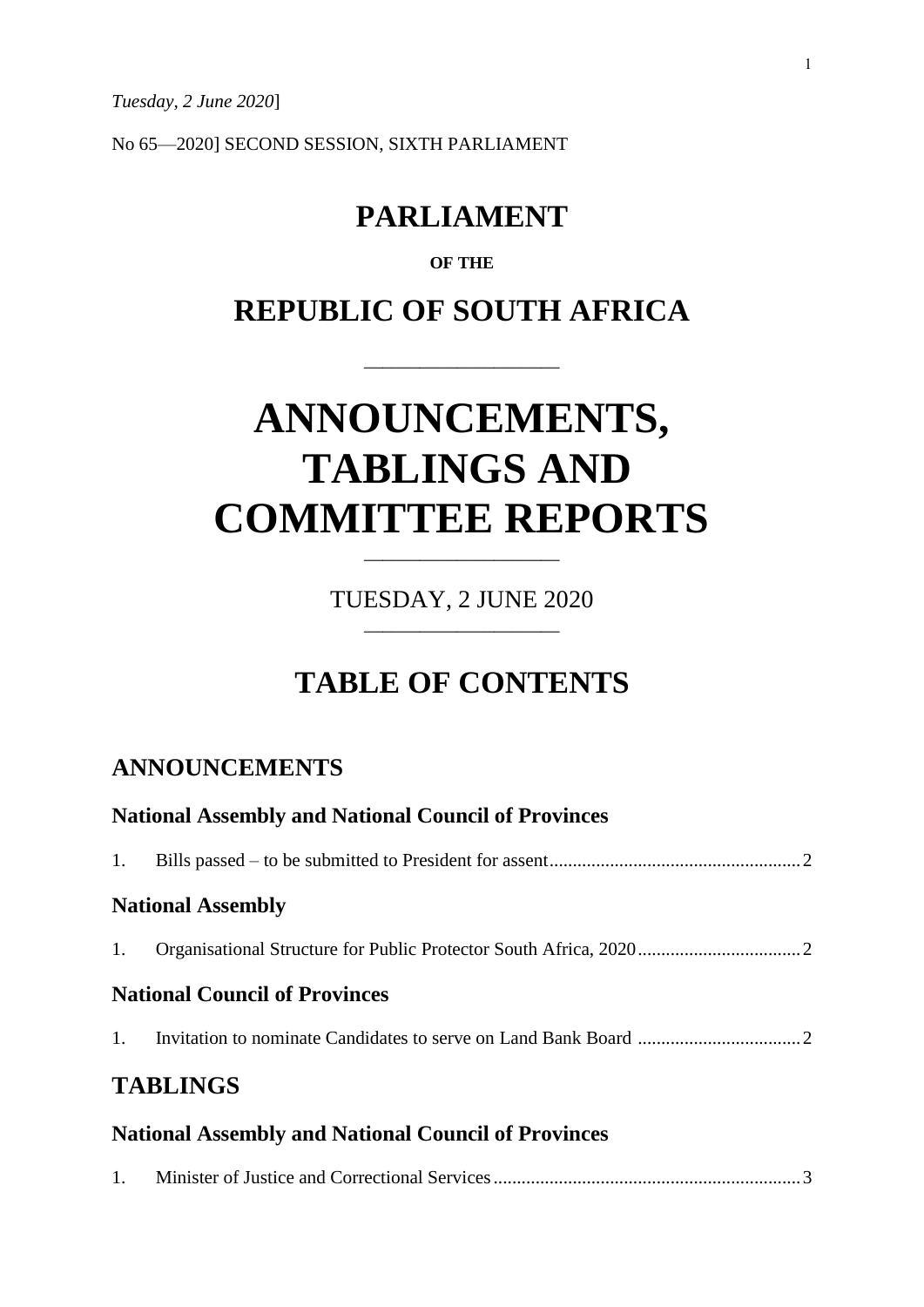### **COMMITTEE REPORTS**

### **National Assembly**

| . . |  |
|-----|--|
|-----|--|

# **ANNOUNCEMENTS**

### **National Assembly and National Council of Provinces**

### **The Speaker and the Chairperson**

### **1. Bills passed by Houses – to be submitted to President for assent**

- (1) Bill passed by National Council of Provinces on 2 June 2020:
	- (a) **Division of Revenue Bill** [B 3 2020] (National Assembly sec 76).

### **National Assembly**

### **The Speaker**

### **1. Organisational Structure for Public Protector South Africa, 2020**

(1) A letter has been received from the Public Protector, submitting the Organizational Structure for Public Protector South Africa, 2020, in terms of section 11 of the Public Protector Act, 1994 (Act No 23 of 1994).

Referred to the **Portfolio Committee on Justice and Correctional Services** for consideration and report.

### **National Council of Provinces**

### **The Chairperson**

#### **1. Invitation to nominate Candidates to serve on Land Bank Board**

(1) A letter, dated 23 May 2020, has been received from the Minister of Finance, inviting the relevant parliamentary committees in terms of section 4(2) of the Land and Agricultural Development Bank Act (No 15 of 2002) (the Act), to nominate candidates with a strong background in agricultural sector industry, economics, banking, financial management (chartered accountant), financial markets, auditing, legal, information technology, digital, human resource management, development finance and governance, for appointment to the board of the Land Bank.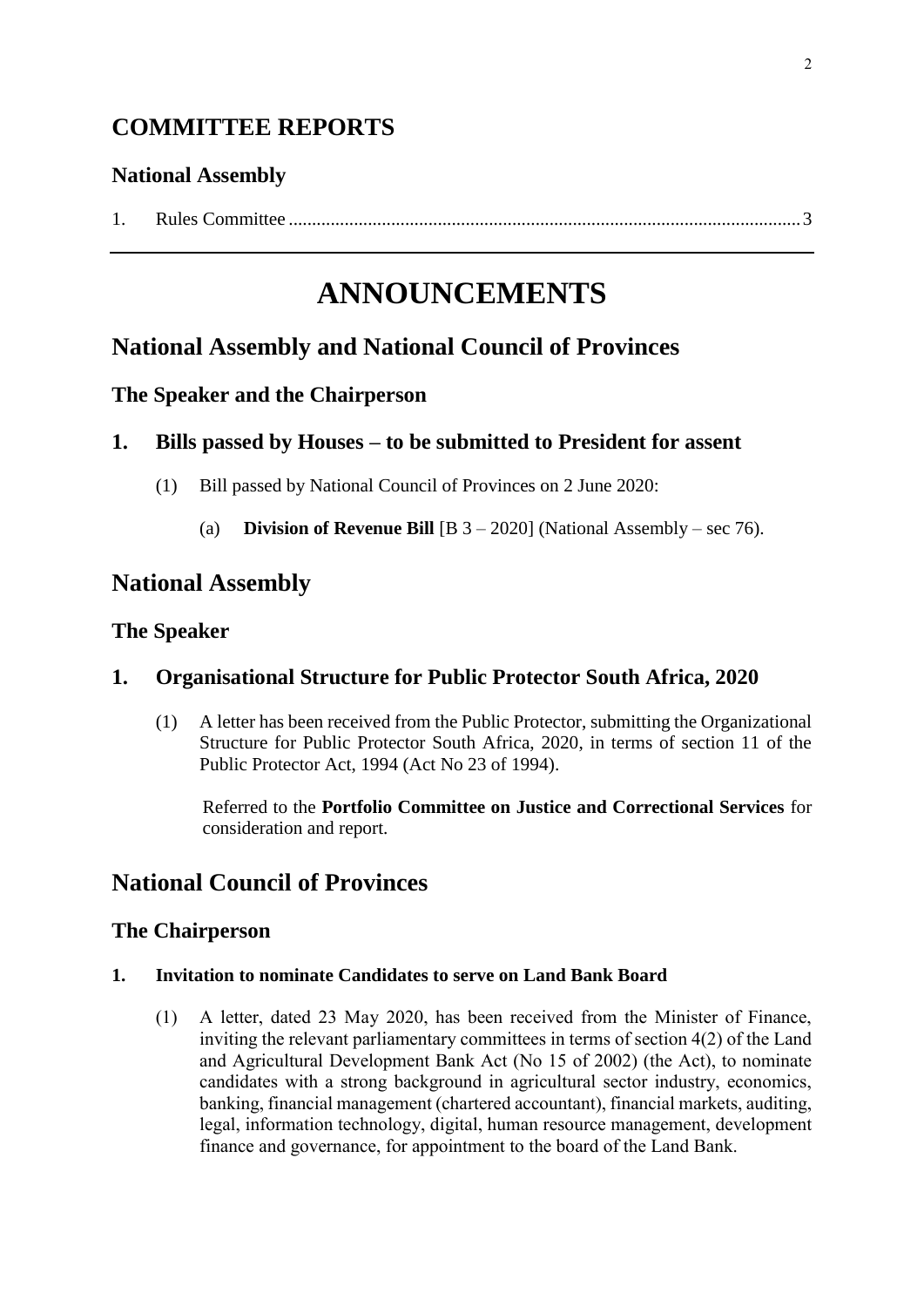# **TABLINGS**

### **National Assembly and National Council of Provinces**

### **1. The Minister of Justice and Correctional Services**

(a) Report dated 25 May 2020, on the confirmation of suspension/removal from office of Ms L B Freeman, a Senior Magistrate, Mossel Bay, in terms of section 13(4)(b) of the Magistrates Act, 1993 (No 90 of 1993).

# **COMMITTEE REPORTS**

### **National Assembly**

### **1. FIRST REPORT OF NATIONAL ASSEMBLY RULES COMMITTEE, 2020 (VIRTUAL MEETINGS)**

### **A. INTRODUCTION**

The National Assembly Rules Committee (Rules Committee) held a special meeting on 19 May 2020 to deliberate on a Rule framed by the Speaker for virtual sittings, in terms of National Assembly Rule 6 (unforeseen eventualities), amongst other matters.

Rule 6 provides that the Speaker may give a ruling or frame a rule in respect of any eventuality for which the rules and orders of the House do not provide, having due regard to the procedures, precedents, practices and conventions developed by the House and on the basis of constitutional values and principles underpinning an open and democratic society. A rule framed by the Speaker remains in force until the House, based on a recommendation of the Rules Committee, has decided thereon.

The Speaker announced the Rule on virtual meetings in the *Announcements, Tablings and Committee Reports* document of 15 April 2020, on page 1.

The Rules Committee recommends that the following Rule on Virtual meetings in terms of National Assembly Rule 6, be approved.

### **B. RULE ON VIRTUAL MEETINGS IN TERMS OF NATIONAL ASSEMBLY RULE 6 (UNFORESEEN EVENTUALITIES)**

### **Part A – Purpose**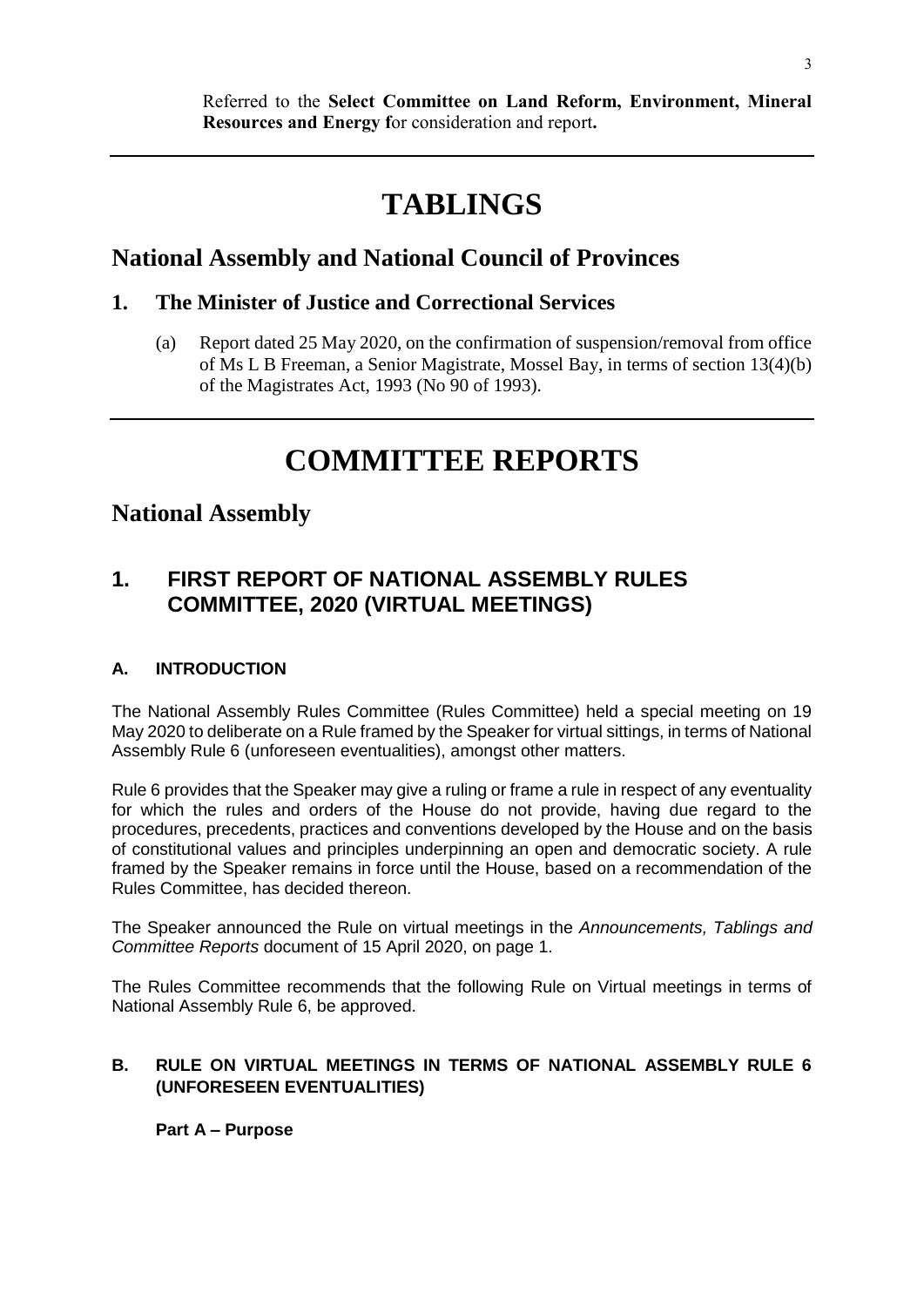The purpose of this rule is to enable the National Assembly and its committees to hold compliant virtual meetings using technological platforms.

Rule 6 of the National Assembly Rules provides that the Speaker may give a ruling or frame a rule in respect of any eventuality for which the rules or orders of the House do not provide, having due regard to the procedures, precedents, practices and conventions developed by the House and on the basis of constitutional values and principles underpinning an open, accountable and democratic society. A rule framed by the Speaker remains in force until the House, based on a recommendation of the Rules Committee, has decided thereon.

The Rules of the National Assembly remain in operation and are supplemented by this rule in order to provide for virtual meetings.

#### **Part B - Application of rule**

This rule applies to  $-$ 

- (a) sittings of the National Assembly in the event a physical sitting is not possible, as determined by the Speaker;
- (b) meetings of committees in the event a physical meeting is not possible, as determined by the chairperson.

#### **Part C - Notice and venue of meeting**

In terms of this rule –

- (a) the Speaker or chairperson of a committee shall issue a notice and agenda for a virtual meeting, which must include the date and time of the meeting;
- (b) all documents of the meeting shall be distributed by electronic means to which Members have access; and
- (c) the venue of a virtual meeting shall be deemed to be Cape Town as the seat of Parliament.

#### **Part D - Privilege and order in meetings**

In a virtual meeting –

- (a) members shall have the same powers, privileges and immunities which they ordinarily enjoy in parliamentary proceedings; and
- (b) where relevant, current rules on order in public meetings and order in debate shall apply.

#### **Part E - Presiding Officers**

In a virtual meeting the Presiding Officer or Chairperson of a committee shall have all the powers as provided for in the current Rules.

#### **Part F - Quorum**

In a virtual meeting –

(a) the quorum requirements shall be those as determined by the Constitution and the Rules; and